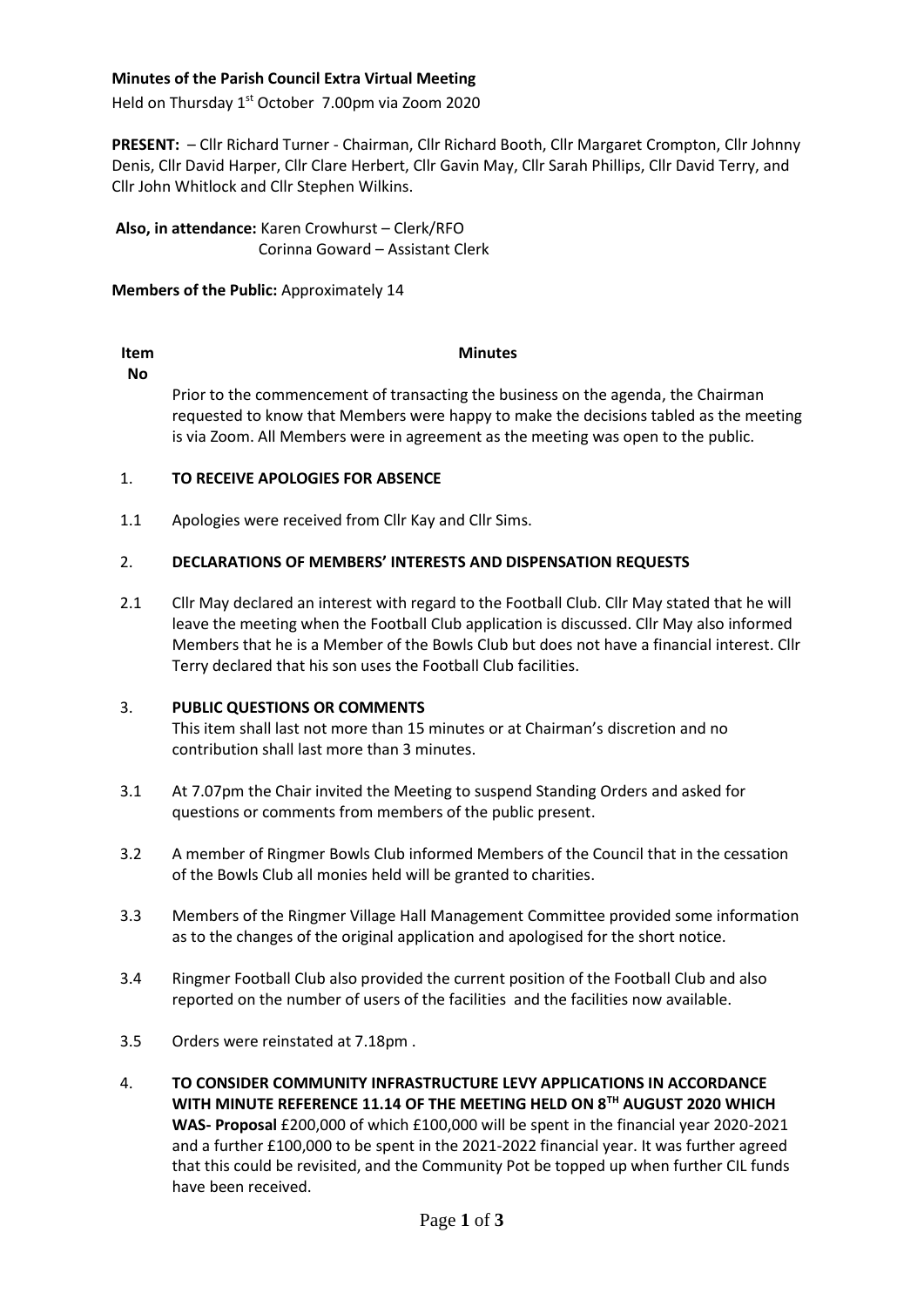**Decision** It was agreed to allocate £200,000 of CIL funds as specified above.

- 4.1 a) Ringmer Football Club
- 4.2 Cllr May left the meeting.
- 4.3 Cllr Denis joined the meeting.
- 4.4 After hearing the views of each and every Member of the Council in attendance and considering deciding which items in the application meets the criteria for infrastructure, a proposal was received to award the Ringmer Football Club up to the amount of £25,000, the proposal was seconded. 8 were for the proposal there were 2 abstentions. A vote was taken by a show of hands the outcome of which was to accept the proposal. Therefore, it was **resolved** to award Ringmer Football Club up to £25,000 of Ringmer Parish Council's Community Infrastructure Levy Community Pot. It was further **resolved** that the funds will only be released upon receipt of invoices and be paid via the Parish Office. All Members were for this method of payments to be used.
- 4.5 Cllr May re-joined the meeting.
- 4.6 b) Ringmer Bowls Club
- 4.7 After hearing the views of each and every Member of the Council in attendance Members considered this application and took on board various factors bearing the time frame in mind for delivery it was **resolved** after receiving a proposal which was seconded and voted upon for £25,000 be awarded from the **2021** CIL Community Pot on the proviso that further funding has been sourced to cover the complete the project 7 were for this proposal 1 was against and there were 3 abstentions, therefore, the motion was carried. A further proposal which was seconded was received to award the full £35,000 contained within the application. It was also **resolved** to earmark this for the 2021 – 2022 accounting year but, the proposal was withdrawn after some confusion with the proposal process.
- 4.8 It was further **resolved** that if the further funding has been secured the funds will only be released upon receipt of invoices and be paid via the Parish Office. All Members were for this method of payments to be used.
- 4.9 c) Ringmer Village Hall
- 4.10 At 8.20pm Standing Orders were suspended by the Chairman to allow members of the Village Hall Management Committee to provide clarity on the figures presented.
- 4.11 Orders were reinstated at 8.22pm.
- 4.12 Orders were suspended and reinstated during discussions 8.24pm to 8.25pm.
- 4.13 After hearing the views of each and every Member of the Council in attendance. Members considered the revised application and were satisfied that the items requested meets the criteria for Community Infrastructure. After receiving a proposal to support Ringmer Village Hall which was seconded, a vote was taken by a show of hands, all Members were in favour. It was **resolved** to award the amount of £22,000 of Ringmer Parish Council's Community Infrastructure Levy Community Pot.
- 4.14 It was further **resolved** that if the further funding has been secured the funds will only be released upon receipt of invoices and be paid via the Parish Office. All Members were for this method of payments to be used.